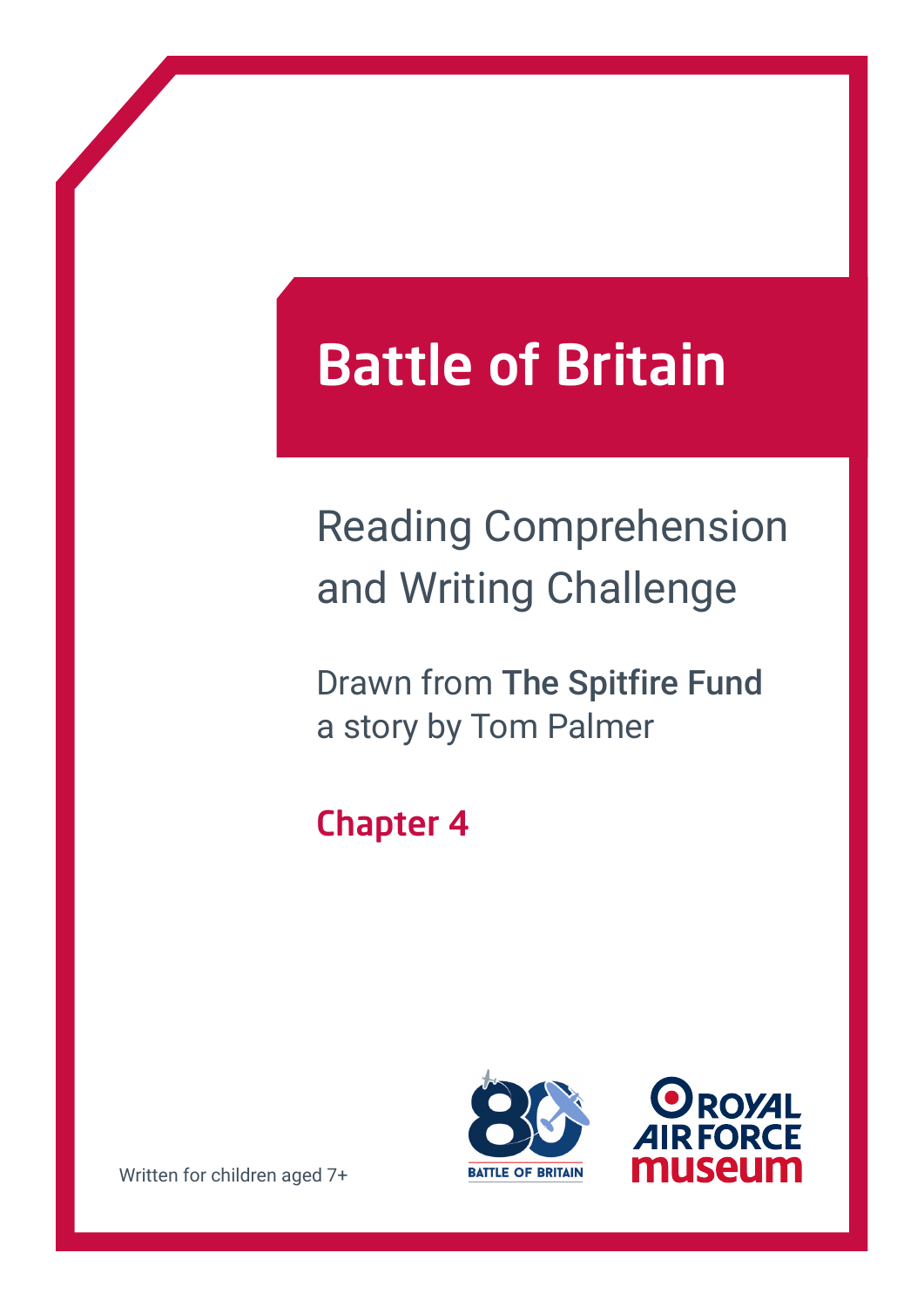#### Reading Comprehension: Questions

- 1. Who do you think Victoria Station is named after?
- 2. Hitler called his plan to invade Britain 'Operation Sea Lion'. Why do you think he chose to name it after this mammal?
- 3. What body of water is mentioned in the children's reading about the Battle of Britain?
- 4. Using the extract taken from the RAF Museum website, can you describe in your own words how Sergeant Ray Holmes protected Buckingham Palace and saved the Royal family?
- 5. As the enemy plane's attack is prevented, the author tells us that a 'cheer erupted'. Can you think of anything else that can erupt?
- 6. The crowd see the pilot of the Hurricane 'bale out of his plane'. Look in a dictionary to write down what other meanings and contexts 'bale' has.
- 7. From the text, what words tell us how the children are feeling after Lily has said to the crowd that Hitler's operation fails?
- 8. As the people in the crowd draw around them and talk, the author tells us that they relay what Lily had said to them. Think about in which sport you have relays? Can you describe in your own words what is happening?